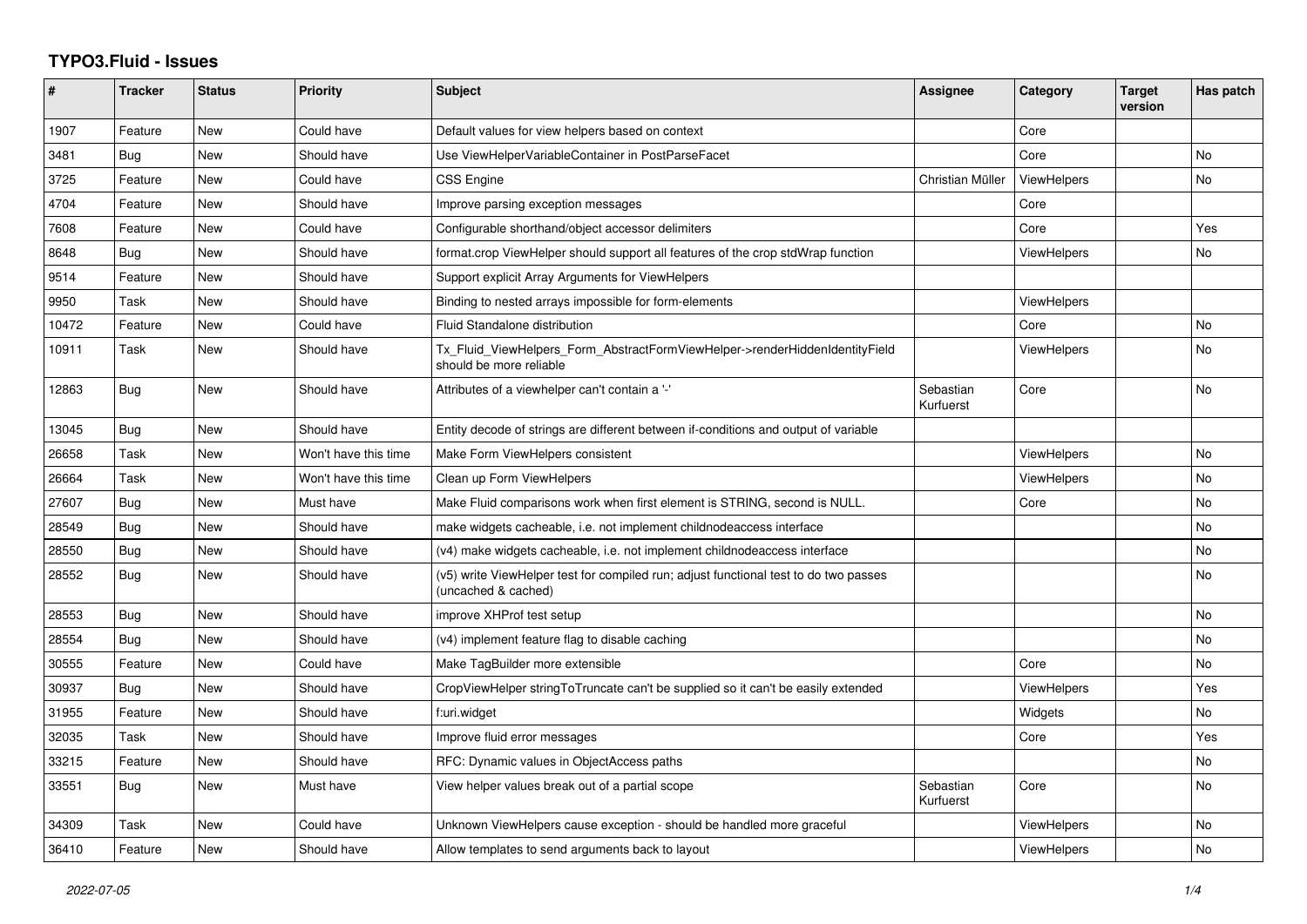| #     | <b>Tracker</b> | <b>Status</b> | <b>Priority</b> | Subject                                                                                       | <b>Assignee</b>       | Category    | <b>Target</b><br>version | Has patch |
|-------|----------------|---------------|-----------------|-----------------------------------------------------------------------------------------------|-----------------------|-------------|--------------------------|-----------|
| 36559 | Feature        | <b>New</b>    | Could have      | New widget progress bar                                                                       |                       |             |                          | Yes       |
| 36655 | Bug            | New           | Should have     | <b>Pagination Links</b>                                                                       |                       | Widgets     |                          | No        |
| 37095 | Feature        | New           | Should have     | It should be possible to set a different template on a Fluid TemplateView inside an<br>action | Christopher<br>Hlubek |             |                          | No        |
| 37619 | Bug            | New           | Should have     | Fatal Error when using variable in name attribute of Section ViewHelper                       |                       | ViewHelpers |                          | <b>No</b> |
| 38130 | Feature        | New           | Should have     | Checkboxes and multiple select fields should have an assignable default value                 |                       |             |                          | No        |
| 38369 | Bug            | New           | Must have       | Resource ViewHelpers should not fall back to request package                                  |                       | View        |                          | No        |
| 39936 | Feature        | New           | Should have     | registerTagAttribute should handle default values                                             |                       | ViewHelpers |                          | No        |
| 39990 | Bug            | New           | Should have     | Same form twice in one template: hidden fields for empty values are only rendered<br>once     |                       | Core        |                          | No        |
| 40064 | Bug            | New           | Must have       | Multiselect is not getting persisted                                                          |                       | ViewHelpers |                          | No        |
| 40081 | Feature        | <b>New</b>    | Should have     | Allow assigned variables as keys in arrays                                                    |                       |             |                          | No        |
| 42397 | Feature        | New           | Should have     | Missing viewhelper for general links                                                          |                       |             |                          | No        |
| 42743 | Task           | <b>New</b>    | Should have     | Remove inline style for hidden form fields                                                    |                       |             |                          | <b>No</b> |
| 43071 | Task           | New           | Should have     | Remove TOKENS for adding fallback teplates in B                                               |                       |             |                          | No        |
| 43072 | Task           | New           | Should have     | Remove TOKENS for adding templates fallback in Backporter                                     |                       | View        |                          | No        |
| 45153 | Feature        | <b>New</b>    | Should have     | f:be.menus.actionMenuItem - Detection of the current select option is insufficient            |                       |             |                          | No        |
| 45384 | Bug            | New           | Must have       | Persisted entity object in widget-configuration cannot be deserialized (after reload)         |                       | Widgets     | 2.0.1                    | No        |
| 45394 | Task           | <b>New</b>    | Should have     | Forwardport Unit test for standalone view                                                     |                       | View        |                          | No        |
| 46545 | Feature        | New           | Should have     | Better support for arrays in options of SelectViewHelper                                      |                       |             |                          | No        |
| 47669 | Task           | New           | Should have     | FormViewHelper does not define the default request method                                     |                       |             |                          | No        |
| 48355 | Feature        | New           | Could have      | Assign output of viewhelper to template variable for further processing.                      |                       |             |                          |           |
| 49038 | Bug            | New           | Must have       | form.select does not select the first item if prependOptionValue is used                      |                       |             |                          | <b>No</b> |
| 49600 | Bug            | New           | Should have     | f:form tag shown as a HTML on frontend                                                        |                       | ViewHelpers |                          | No        |
| 51100 | Feature        | New           | Must have       | Links with absolute URI should have the option of URI Scheme                                  |                       | ViewHelpers |                          | No        |
| 51277 | Feature        | New           | Should have     | ViewHelper context should be aware of actual file occurrence                                  |                       |             |                          | No        |
| 52419 | Bug            | New           | Should have     | Wrong PHPDocs notation for default value inline f:translate viewhelper                        |                       |             | 2.0                      | No        |
| 52591 | Bug            | New           | Should have     | The Pagination Widget broken for joined objects                                               |                       |             |                          | No        |
| 54195 | Task           | New           | Should have     | Rename and move FormViewHelper's errorClass value, currently 'f3-form-error'                  | Adrian Föder          | ViewHelpers |                          | No        |
| 54284 | Bug            | New           | Should have     | Default Option for Switch/Case VH                                                             |                       | ViewHelpers |                          | No        |
| 56237 | Task           | New           | Should have     | in-line (Condition) View Helpers should not evaluate on parsing                               |                       |             |                          | No        |
| 57885 | Bug            | New           | Must have       | Inputs are cleared from a second form if the first form produced a vallidation error          |                       |             |                          | No        |
| 58921 | Bug            | New           | Should have     | f:form.* VHs crash if NOT inside f:form but followed by f:form                                |                       |             |                          | No        |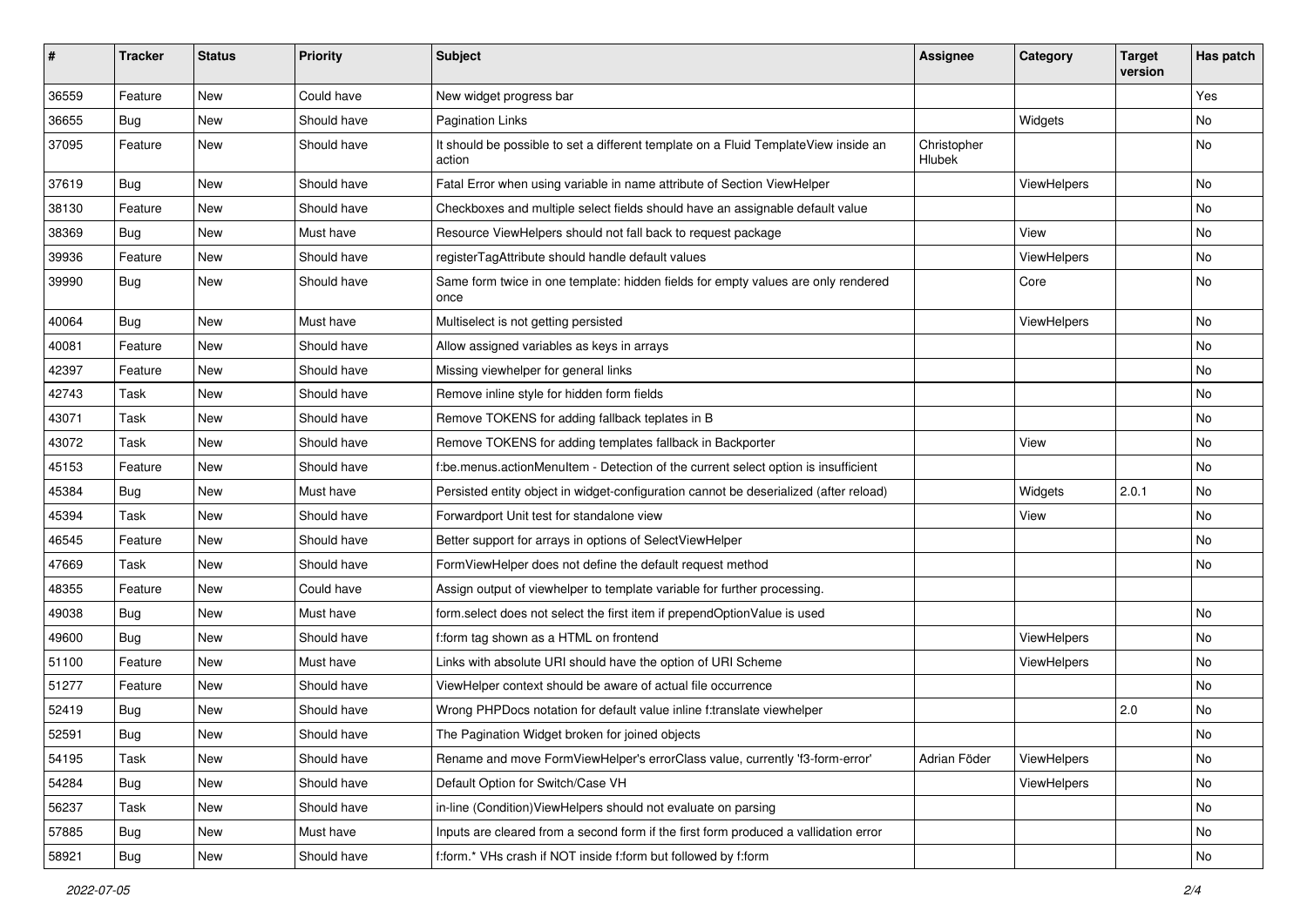| #     | <b>Tracker</b> | <b>Status</b>            | <b>Priority</b> | <b>Subject</b>                                                                                       | <b>Assignee</b>             | Category           | <b>Target</b><br>version | Has patch |
|-------|----------------|--------------------------|-----------------|------------------------------------------------------------------------------------------------------|-----------------------------|--------------------|--------------------------|-----------|
| 58983 | <b>Bug</b>     | New                      | Should have     | format.date does not respect linebreaks and throws exception                                         |                             |                    |                          | <b>No</b> |
| 60003 | Feature        | New                      | Should have     | Add required-Attribute to f:form.password                                                            |                             | <b>ViewHelpers</b> |                          | <b>No</b> |
| 60181 | Feature        | New                      | Could have      | Caching mechanism for Fluid Views/Templates                                                          |                             | View               |                          | <b>No</b> |
| 60271 | Feature        | New                      | Should have     | Paginate viewhelper, should also support arrays                                                      |                             |                    |                          | No        |
| 60856 | Bug            | New                      | Must have       | Target attribute not supported by the form viewhelper                                                |                             | <b>ViewHelpers</b> |                          | Yes       |
| 62346 | Feature        | New                      | Could have      | f:comment should have high precende                                                                  |                             | Core               | 3.x                      | <b>No</b> |
| 5933  | Feature        | Accepted                 | Should have     | Optional section rendering                                                                           | Sebastian<br>Kurfuerst      | ViewHelpers        |                          | No        |
| 9005  | Feature        | Accepted                 | Could have      | Fluid Template Analyzer (FTA)                                                                        | Sebastian<br>Kurfuerst      |                    |                          |           |
| 28551 | <b>Bug</b>     | Accepted                 | Should have     | (v4) backport VHTest                                                                                 | Sebastian<br>Kurfuerst      |                    |                          | No        |
| 3291  | Feature        | Needs<br>Feedback        | Should have     | Cacheable viewhelpers                                                                                |                             |                    |                          | No        |
| 8491  | Task           | Needs<br>Feedback        | Should have     | link.action and uri.action differ in absolute argument                                               | Karsten<br>Dambekalns       | ViewHelpers        |                          | <b>No</b> |
| 8989  | Feature        | <b>Needs</b><br>Feedback | Could have      | Search path for fluid template files                                                                 |                             | View               |                          | <b>No</b> |
| 33394 | Feature        | <b>Needs</b><br>Feedback | Should have     | Logical expression parser for BooleanNode                                                            | <b>Tobias Liebig</b>        | Core               |                          | <b>No</b> |
| 33628 | <b>Bug</b>     | Needs<br>Feedback        | Must have       | Multicheckboxes (multiselect) for Collections don't work                                             | Christian Müller            | <b>ViewHelpers</b> |                          | No        |
| 36662 | Bug            | Needs<br>Feedback        | Should have     | Checked state isn't always correct when property is collection                                       | Kevin Ulrich<br>Moschallski | <b>ViewHelpers</b> | 1.1.1                    | <b>No</b> |
| 45345 | Feature        | Needs<br>Feedback        | Should have     | Easy to use comments for fluid that won't show in output                                             |                             |                    |                          |           |
| 46091 | Task           | <b>Needs</b><br>Feedback | Should have     | Show source file name and position on exceptions during parsing                                      |                             |                    |                          | <b>No</b> |
| 46289 | Bug            | Needs<br>Feedback        | Should have     | Enable Escaping Interceptor in XML request format                                                    |                             | View               | 2.0.1                    | <b>No</b> |
| 58862 | Bug            | Needs<br>Feedback        | Should have     | FormViewHelper doesn't accept NULL as value for \$arguments                                          | Bastian<br>Waidelich        | <b>ViewHelpers</b> |                          | Yes       |
| 5636  | Task           | <b>Under Review</b>      | Must have       | Form RadioViewHelper and CheckBoxViewHelper miss check for existing object<br>before it is accessed. |                             |                    |                          | <b>No</b> |
| 34682 | Bug            | Under Review             | Should have     | Radio Button missing checked on validation error                                                     |                             | <b>ViewHelpers</b> |                          | <b>No</b> |
| 40998 | <b>Bug</b>     | <b>Under Review</b>      | Should have     | Missing parent request namespaces in form field name prefix                                          | Sebastian<br>Kurfuerst      | <b>ViewHelpers</b> | 1.1.1                    | <b>No</b> |